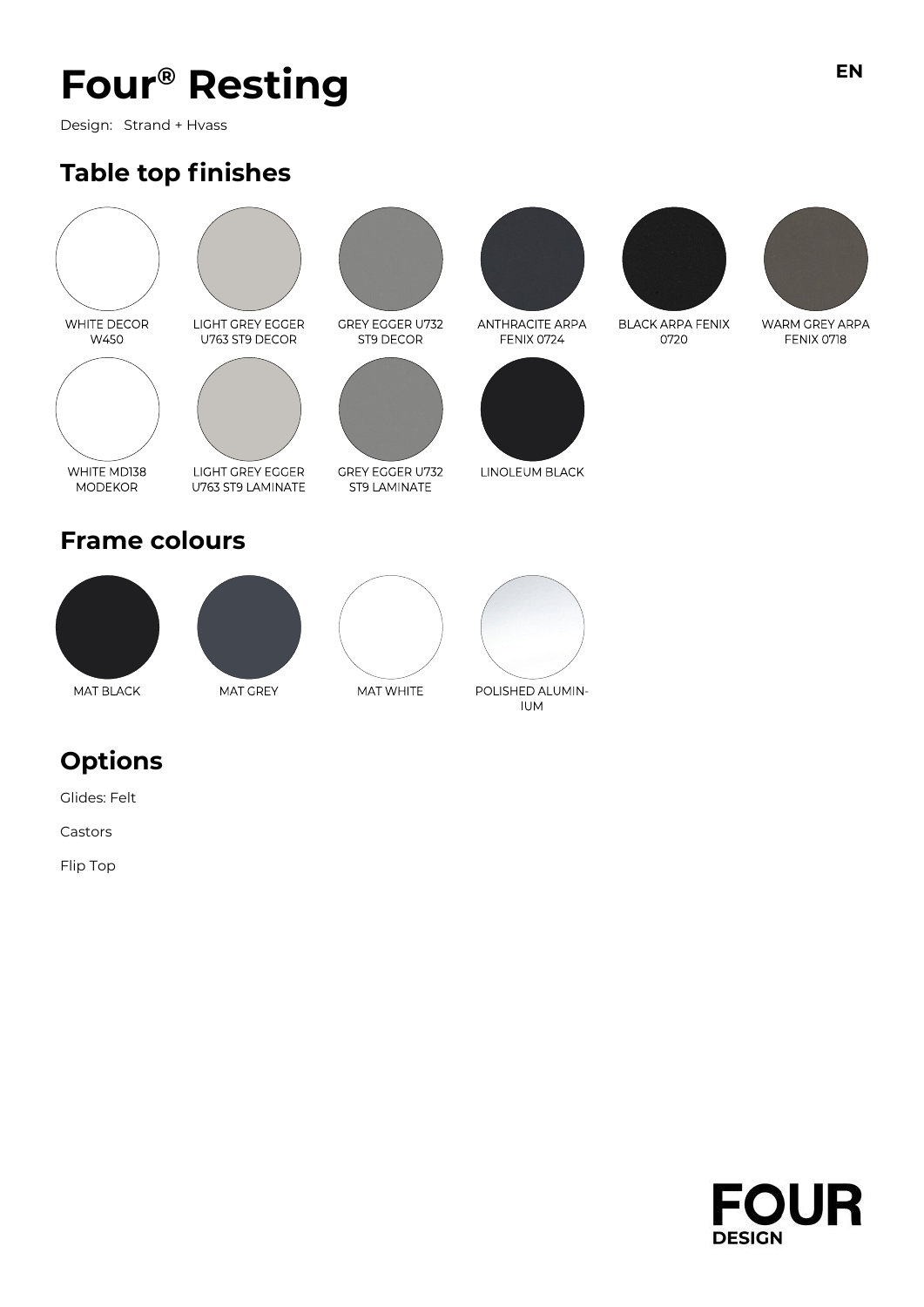Design: Strand + Hvass

### **600x600x1030 - 4 star 600x600x510 - 4 star**



**600x600x640 - 4 star 600x600x720 - 4 star**



**700x700x1030 - 4 star 700x700x510 - 4 star**









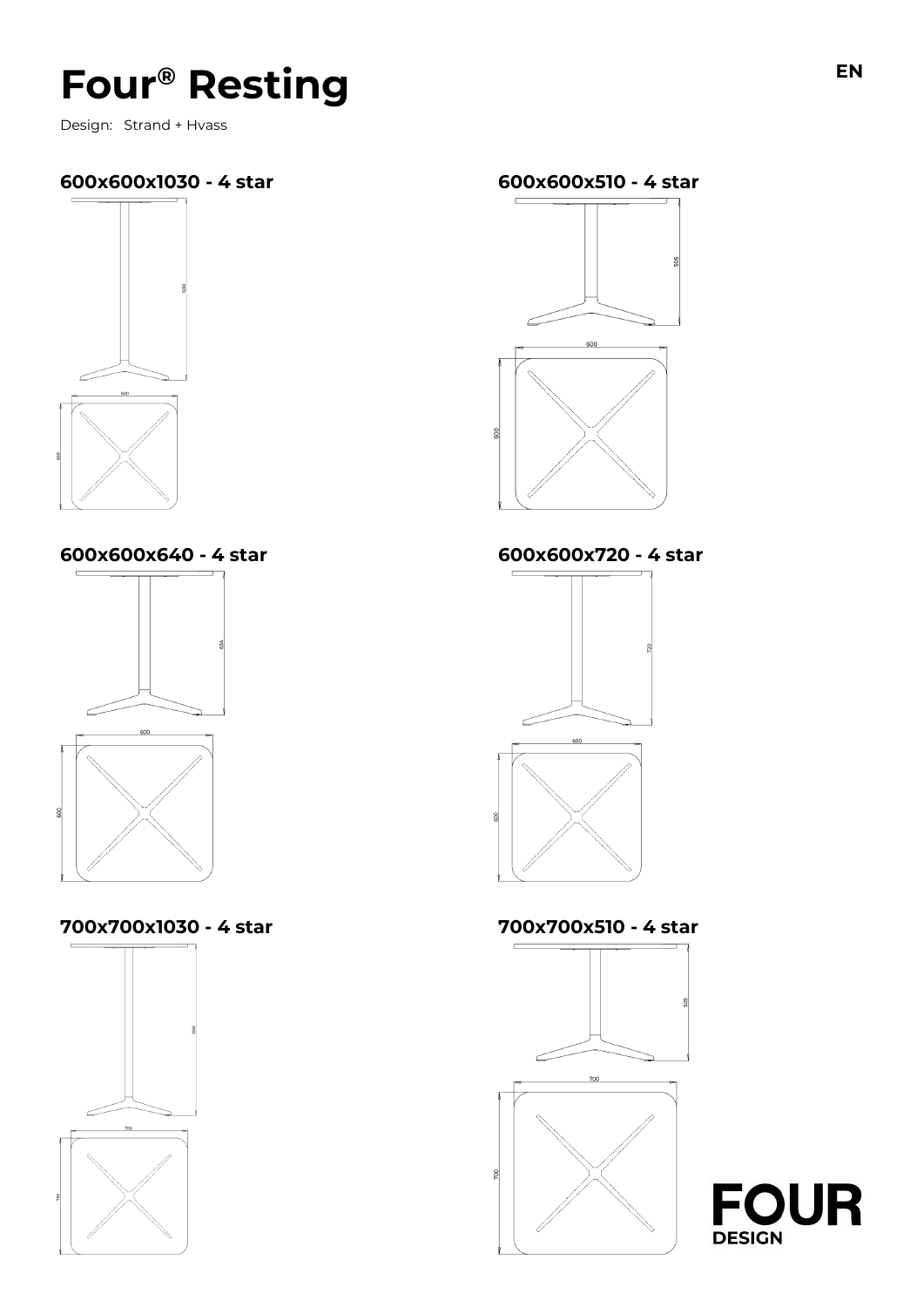Design: Strand + Hvass



**800x600x1030 - 4 star 800x600x510 - 4 star**



**800x600x640 - 4 star 800x600x720 - 4 star**











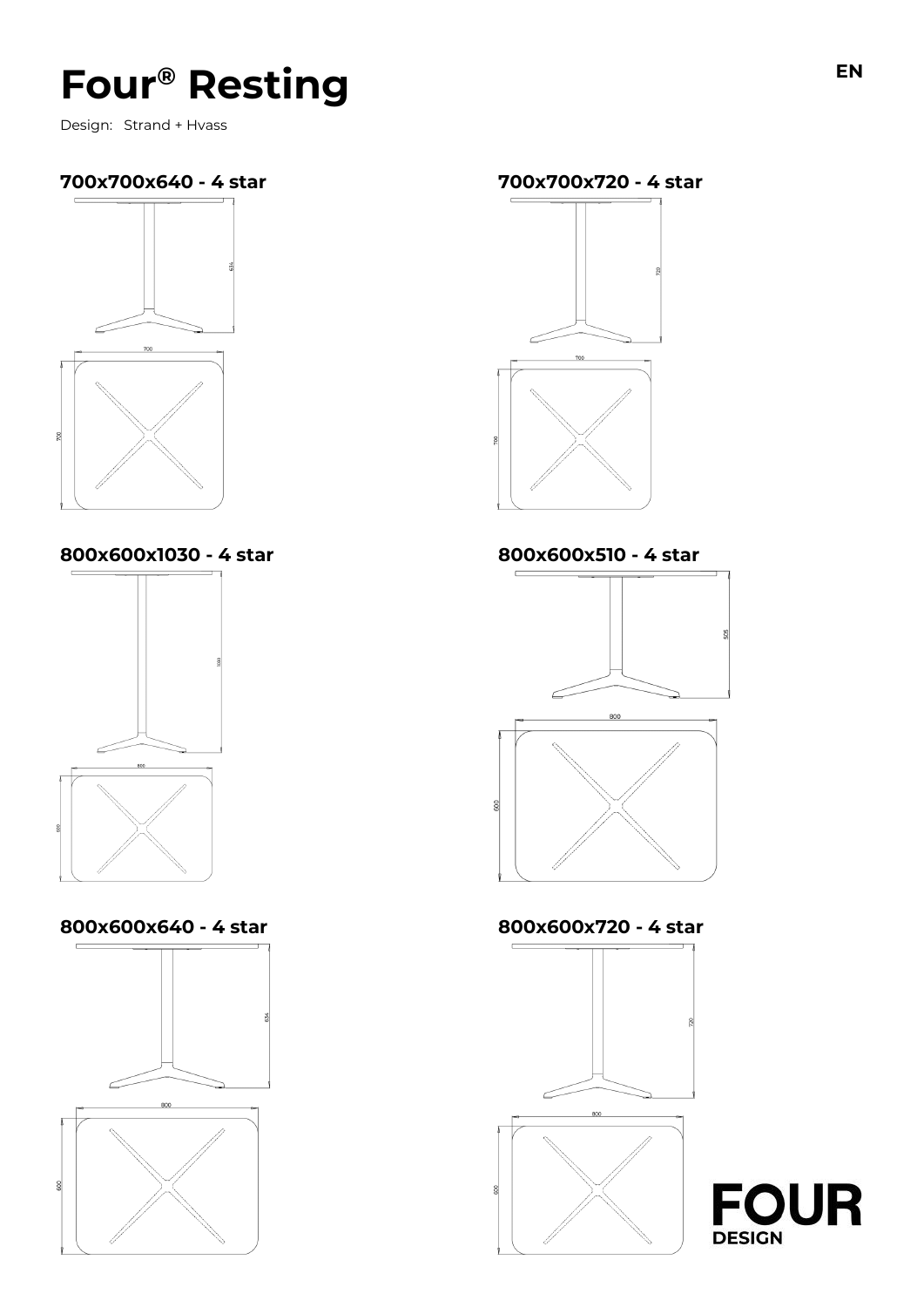Design: Strand + Hvass

### **800x800x1030 - 5 star 800x800x510 - 5 star**



**800x800x640 - 5 star 800x800x720 - 5 star**



#### **Ø600x1030 - 4 star Ø600x510 - 4 star**















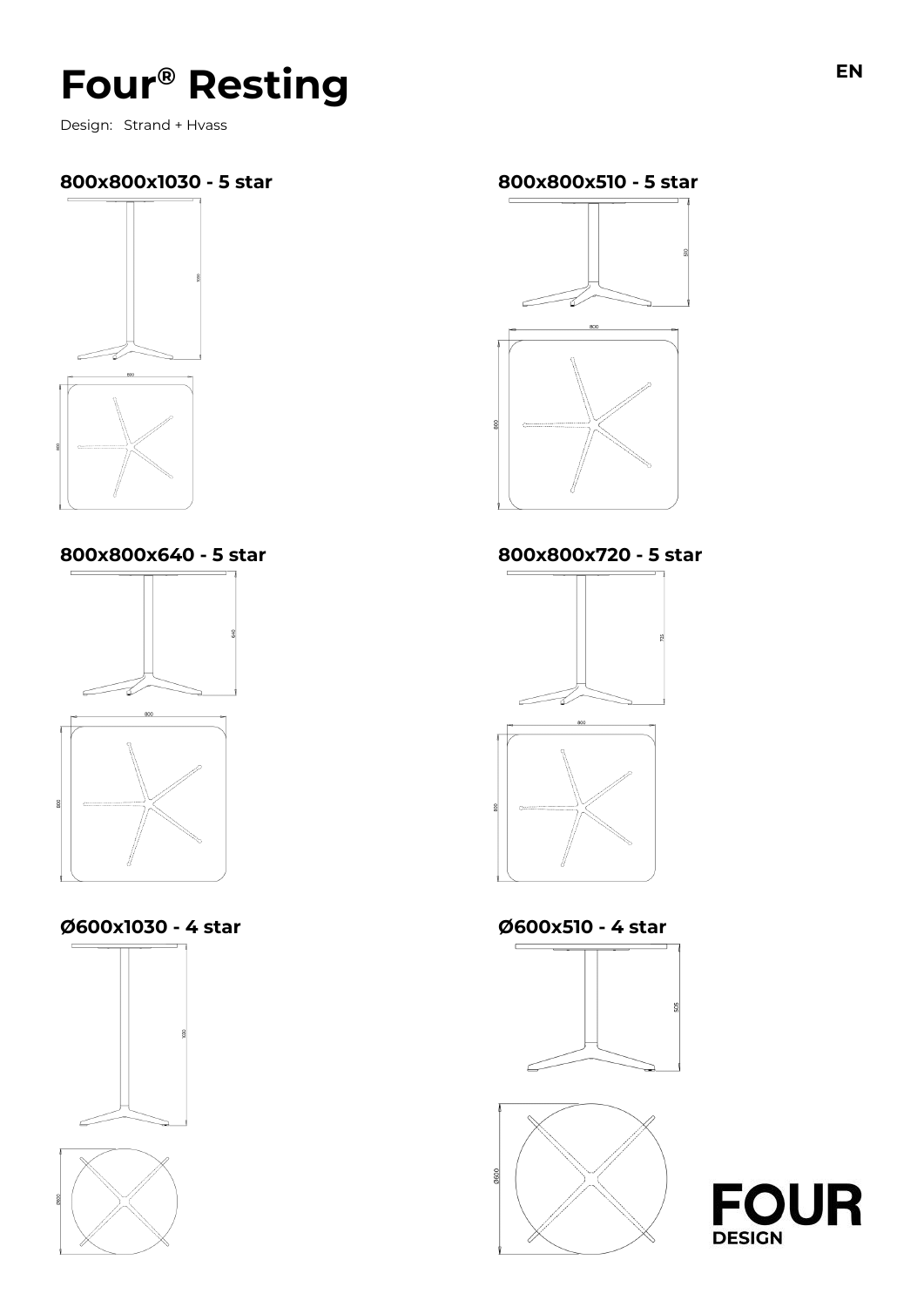Design: Strand + Hvass

### **Ø600x640 - 4 star Ø600x720 - 4 star**





**Ø700x1030 - 4 star Ø700x510 - 4 star**



**Ø700x640 - 4 star Ø700x720 - 4 star**